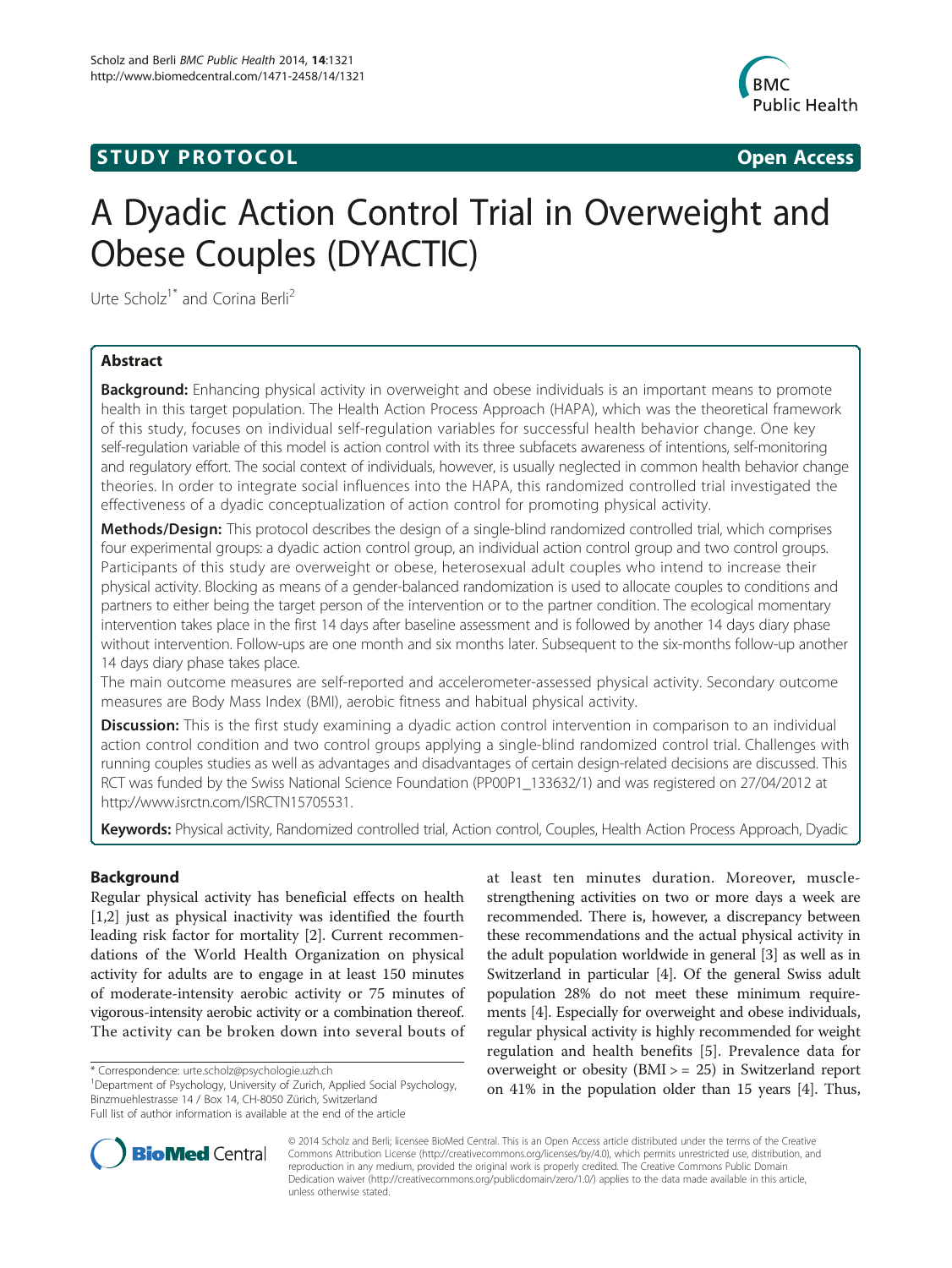enhancing physical activity in overweight and obese individuals is of special importance.

Changing one's unhealthy behavior, however, seems to be a major challenge for most people. This is even the case when individuals report strong intentions to change their behavior: By far not all individuals having a strong intention to change a behavior are successful in doing so, a phenomenon that is known as the intention-behavior gap [[6\]](#page-7-0). There is a plethora of research on health behavior change which is usually based on one of the leading social-cognitive models of health behavior, such as the Theory of Planned Behavior (TPB) [[7\]](#page-7-0), the Protection Motivation Theory (PMT) [[8](#page-7-0)], Social Cognitive Theory (SCT) [[9](#page-7-0)], or the Health Action Process Approach (HAPA) [[10](#page-7-0)]. Whereas the TPB, SCT, and PMT assume intentions to be the most important predictor of behavior, the HAPA is one of the few models that explicitly take the intentionbehavior gap into account. Studies on physical activity applying the HAPA have demonstrated the model's utility for this specific health behavior [[11](#page-7-0)-[13](#page-7-0)].

The HAPA distinguishes between a motivational and a volitional phase. In the motivational phase, risk awareness (i.e., the perceived personal health risk due to the unhealthy behavior that needs to be changed), positive and negative outcome expectancies (i.e., perceived advantages and disadvantages of a behavioral change; [\[14](#page-7-0)]) and self-efficacy (i.e., the perceived competence to change the behavior despite obstacles; [[14](#page-7-0)]) are assumed to predict intentions. In the volitional phase, in addition to intentions and self-efficacy, volitional predictors are specified to explain behavior. These are action planning (i.e., when, where, and how to implement the intended behavior; [[15](#page-7-0)-[17](#page-7-0)]), coping planning (i.e., anticipating barriers to the intended behavioral change and planning how to overcome these barriers; [[18](#page-7-0)]) and action control. Action control is based on the concept of feedback loops from the self-regulation theory by Carver and Scheier [[19](#page-7-0)] and comprises three subcomponents: awareness of standards, self-monitoring, and self-regulatory effort [[20\]](#page-7-0). Awareness of standards is comparable to the standard value in feedback loops, but refers not only to setting an intention but also to remembering this intention in situations important for the respective self-regulatory action. Without being aware of one's own standards/behavioral intentions, successful self-regulation cannot be accomplished. Self-monitoring refers to the attentive monitoring of qualitative and quantitative aspects of one's own behavior. Research on selfmonitoring has identified this component to be of great importance for successful self-regulation e.g., [\[21,22](#page-7-0)]. In the concept of action control, self-monitoring is also assumed to trigger the comparison between the intended and the actual behavior [\[23\]](#page-7-0). If a discrepancy between a person's standard (e.g., behavioral intention to eat five portions of fruits and vegetables a day) and his/her actual

behavior (e.g., having eaten only two portions of fruits and vegetables today) is detected, action must be taken. This is the function of the third component, self-regulatory effort: Appropriate means of reducing the discrepancy between actual and intended behavior must be applied [\[20\]](#page-7-0). Action control has been demonstrated to be effective in translating intentions into behavior in both correlational [\[20,24](#page-7-0)] and experimental studies [\[23,25](#page-7-0)].

There are several experimental means to foster action control. Two behavior change techniques are directly related to action control: "self-monitoring of behavior" and "discrepancy between current behavior and goal" [\[26](#page-7-0)]. Moreover, one approach that has, however, not yet been linked explicitly to action control is the use of reminders, as these address not only the awareness of intentions, but are also assumed to stimulate self-monitoring and (indirectly) self-regulatory effort. Research on the effects of reminders is very common in the context of adherence e.g., [\[27,28\]](#page-7-0). Studies on reminder systems – either with technology support like online-pagers or simple telephone or mail reminders - provide good evidence that this is a useful tool to promote the implementation of an intended behavior. Likewise, there are some studies on mobile phone based text message reminders demonstrating the effectiveness of these interventions [[29\]](#page-7-0).

#### Dyadic approaches to health behavior change models

Individuals usually try to change their health behavior (or refrain from doing so) while being embedded in a social network of partnership, family, friends and colleagues. Almost no health behavior change theory, however, takes the social context explicitly into account<sup>a</sup>. Instead the focus usually is on individual self-regulation. One approach to include social exchange processes into health behavior change models is to add the most prominent ones, social support and social control, as predictors [\[31](#page-7-0)-[33\]](#page-7-0). A recent alternative attempt to introduce a social component into health-behavior change research is the dyadic conceptualization of originally individual components of health behavior change models that have been shown to be of importance for successful behavioral change on the individual level. One such approach is the concept of collaborative/dyadic planning with a partner [\[34](#page-7-0)[-36](#page-8-0)]. For example, Prestwich and colleagues [[35\]](#page-7-0) investigated the effect of collaborative action planning on physical activity, when plans were formed *and* enacted together with a partner. The authors found that all participants who planned collaboratively were more successful in increasing their physical activity than individual planning or control group participants. Moreover, Burkert and colleagues [\[34](#page-7-0)] found that action control and social control mediated the effects of a dyadic planning intervention. What has not yet been targeted on the dyadic level, however, is action control. This was the main aim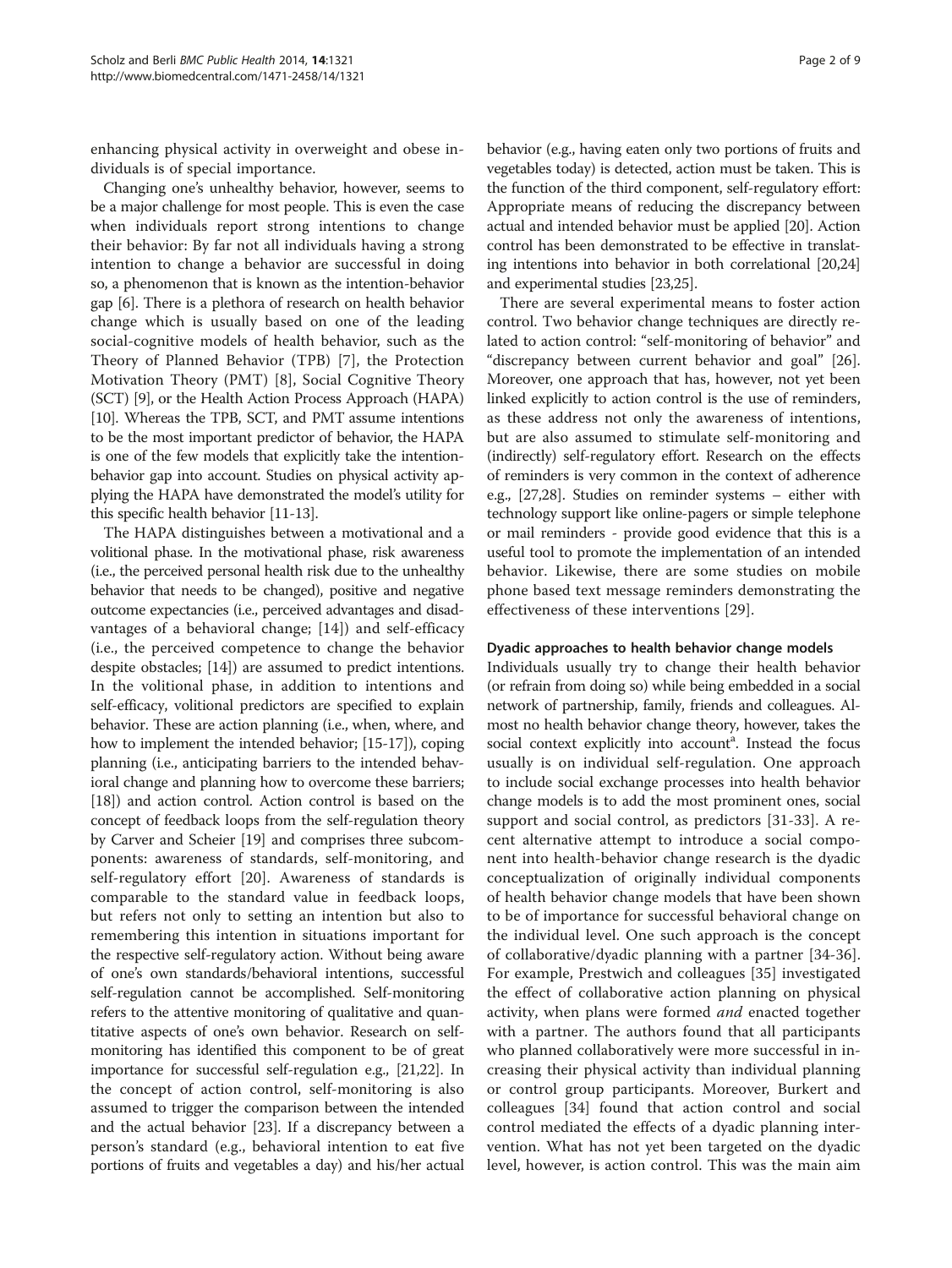of the present study. Targeting dyadic action control can be done by focusing on the partner as the provider of text messages addressing the behavior-specific components of action control (self-monitoring, awareness of intentions, self-regulatory effort) for the target person. Applying an experimental manipulation of dyadic action control provides a strong test for dyadic influences in behavior change. Moreover, it can also considerably further our knowledge on the role of social exchange processes within a health-behavior change framework as enhanced levels of social control and social support are the assumed main mediating mechanisms of a dyadic action control intervention. Furthermore, interactions between individual self-regulation abilities and experimental conditions can be examined in order to further test the hypothesis that social regulation might compensate for deficits in individual regulation capacities on an experimental basis. To the best of our knowledge, this has not yet been done.

#### Intra- and interpersonal level of analysis

Although all theories of health behavior change postulate time-dependent processes occurring within individuals, the vast majority of studies analyze the data on the betweensubjects level. Associations at the within (intrapersonal) or between (interpersonal) level, however, can differ substantially [\[37\]](#page-8-0). As a consequence, a stringent test of our theories will always require testing the theory on both levels of analysis. A related criticism on standard RCTs is that the level of (longitudinal) assessment is usually on a macro-time-level (e.g., baseline and several weeks or months follow-up), which usually only allows interpersonal analyses, but not on a micro-time level (i.e., daily or weekly assessments) cf. [\[38](#page-8-0)] which would allow testing for intrapersonal associations. This means that, for example, a randomized controlled trial with baseline assessment, treatment and a follow-up assessment can answer questions on treatment effects (e.g., on physical activity) and on mediating processes at the between-person level (e.g., whether the treatment effect is achieved by increased self-efficacy induced by the treatment). It is not possible, however to answer questions on processes that take place in the time right after the intervention and within persons (e.g., the development of self-efficacy in relation to mastery experience on a daily or weekly basis; [\[39\]](#page-8-0)).

This can be addressed by applying micro-time assessments. Micro-time assessment comprises weekly or daily diary data e.g., [[40\]](#page-8-0) or ambulatory momentary assessment (AMA) e.g., [\[41\]](#page-8-0). Studies are needed that combine assessments on macro-time and micro-time levels. For example, randomized controlled trial designs that aim at changing behavior on a macro-time level (i.e., six or twelve months after treatment) can be combined with micro-time assessments in the first phase after treatment. Another alternative is to apply an ecological momentary intervention

(EMI), that is, "…treatments characterized by the delivery of interventions to people as they go about their daily lives" [[42\]](#page-8-0) in combination with momentary assessment and longer-time follow-ups. This allows capturing comprehensively the processes taking place during as well as (right) after dyadic and individual interventions during everyday life [[42\]](#page-8-0).

#### Aims of the present study

The aims of the present study are fourfold. The first aim is to examine the effectiveness of a dyadic action control intervention in comparison to an individual action control condition and two control groups. Second, we aim at examining whether a dyadic action control intervention is especially beneficial for individuals low in their individual self-regulation capabilities. Third, mediating mechanisms of the dyadic and individual action control conditions will be examined and compared. The proposed design will allow examining micro- and macro-time changes in outcomes as well as potential mediating mechanism using a daily diary assessment together with objective assessment of the target behavior. Fourth, potential gender differences will be examined. For the hypotheses related to these aims, please see the trial registration: [http://www.isrctn.](http://www.isrctn.com/ISRCTN15705531) [com/ISRCTN15705531](http://www.isrctn.com/ISRCTN15705531). This trial was registered on 27/ 04/2012.

## Methods/design

Participants of this trial are heterosexual couples, who live in a committed relationship for at least 12 months and cohabit for at least 6 months. Both partners have to be overweight or obese ( $BMI \geq 25$ ) and both need to be physically inactive and have the intention to change their physical activity patterns. These requirements are made because an action control intervention is assumed to be only beneficial in a postintentional sample [\[10\]](#page-7-0). Moreover, both partners should speak German fluently, be between 18 and 75 years old, and have the possibility to receive and read text messages throughout the day. Women should not be pregnant and both partners should not work in 24 h shift work and should not participate in a professional weight loss program.

This single-blind randomized controlled trial comprises a longitudinal design with micro- and macro-time assessments. Recruitment is organized via advertisements in newspaper and on webpages, flyer and postings in medical and sport facilities, public transport, local companies and mailings to private households in the city of Berne and surroundings, and a marketing research institution. Interested people can send an email to the study team or use a contact page on the homepage of the University of Berne. Participants are then contacted via telephone and inclusion and exclusion criteria are checked. In case of couples meeting all inclusion criteria, both partners are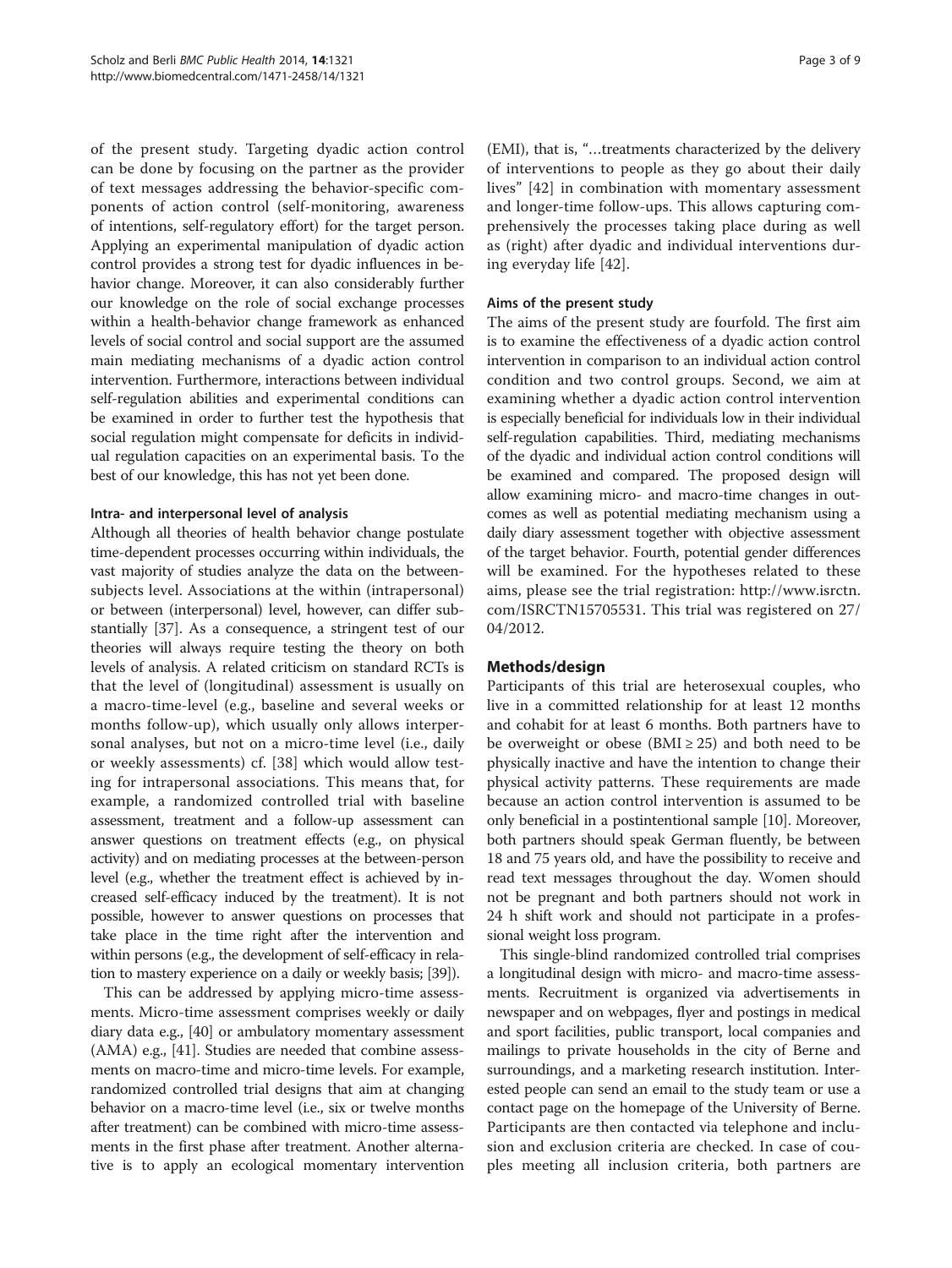sent separate links for a short online-questionnaire (T0) for which participants provide informed consent. After both partners have completed the online questionnaire, participants are contacted again and are invited to the lab. If participants report having at least one health concern with regard to engaging in physical activity in the short online questionnaire, they are asked to contact a doctor prior to study participation and to check with the doctor whether or not participation for them is possible. At the baseline assessment (T1) participants receive full information on the study, provide informed consent and complete the baseline questionnaire and objective assessments. Moreover, the first part of the intervention for all but the control groups is implemented and they are introduced to the technical devices for the study (smartphones and accelerometers). The day after baseline, a 28 days diary and accelerometer phase starts (D1\_1-D1\_28). These 28 days comprise during the first 14 days the main part of the intervention for all but the control groups. One month after baseline the first follow-up (T2) takes place. Participants are again invited to come to the lab to return the smartphones and accelerometers and to complete another questionnaire and objective assessments. Six months later, the second follow-up takes place (T3), including again the completion of a questionnaire and objective assessments in the lab. Subsequently, a second 14 days smartphonebased diary and accelerometer phase takes place (D2\_1 – D2\_14) (see Figure 1 for the longitudinal design). All participating couples receive 200 Swiss Franks as a financial incentive for completing the study.

## Randomization

The randomization comprises on the one hand the randomization to one of the four groups (two control groups and two intervention groups) and on the other hand the gender-balanced randomization of the couple into a target person receiving the intervention and a partner condition. For this reason, blocking as means of restricted randomization is used. Within a block of eight participating couples, two couples each are assigned to one of the four groups, once the man and once the woman assigned as target person. Before the beginning of the study, a computerized random-number generator is used for sequence generation of blocks. This allocation sequence is generated by an assistant that is not part of the study team and concealed in a set of sealed, numbered envelopes, and thus remain unknown to any of the investigators until the group assignment. On the day of the baseline assessement (T1), the interviewer conducting the session opens the appropriate numbered envelope and prepares the study materials accordingly.

## Detailed description of intervention and control groups

This study applies an ecological momentary intervention [[42\]](#page-8-0) and comprises four groups: a dyadic action control intervention group, an individual action control intervention group, and two different control groups (see below).

At baseline assessment (T1), all participants (i.e. target persons and partners of all groups) receive an information leaflet on the benefits of moderate-to-vigorous physical activity for health and weight management and the recommendations on physical activity of the Swiss Federal Office of Sports (BASPO). The recommendation in 2011, when this study was planned, was to engage at least 30 minutes in moderate-to-vigorous physical activity per day. Subsequently, they are asked to answer a short quiz in order to make sure they understand the relevant information included in the leaflet. Wrong answers to this quiz are discussed with participants in order to provide correct information. This comprises the BCT "information about health consequences" [[26](#page-7-0)]. In the following 14 days, all participants receive a short text message (SMS) once every weekday between 9–12 a.m. and 2–5 p.m. on their study smartphone (content of this SMS differs for intervention and control groups as well as for target persons and partners, see below). The time of the day the SMS is sent is randomly chosen, but equal for all study participants

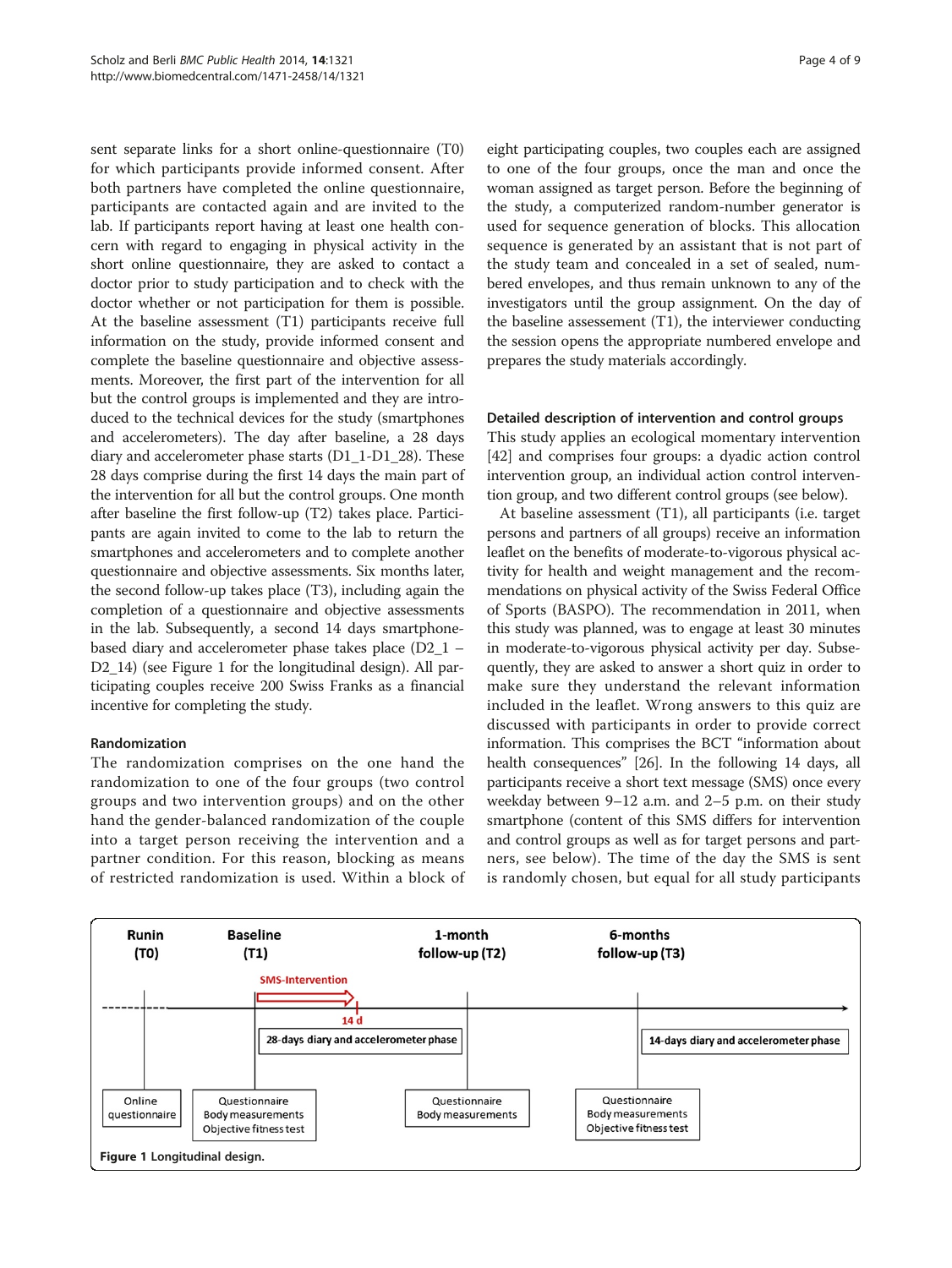regardless of group membership. Figure 2 displays the experimental design.

#### Experimental group I: dyadic action control group

After completing the assessments at the baseline session, target persons and their partners are instructed to collaborately form behavioral intentions to increase the target person's physical activity to the recommended levels (e.g., "get off the bus two stops earlier when going to work" or "take the bike instead of the car"). This is supervised by a trained interviewer in order to ensure the correctness of the behavioral intentions. In terms of BCTs this part of the intervention comprise goal setting (behavior) [\[26](#page-7-0)].

Partners are instructed to send daily standardized text messages aiming at increasing the target person's physical activity-specific action control in personalized form (e.g., "Dear Peter, which of the planned activities have you already carried out today? Love, Regula") on weekdays during the two weeks following baseline assessment. All action control messages were developed by the authors and reviewed with regard to their action control content by two external reviewers who are experts in the field. A full list of all ten messages can be found in the Additional file [1:](#page-7-0) Table S1. In terms of BCTs, the different messages target self-monitoring of behavior and discrepancy between current behavior and goal [\[26](#page-7-0)]. Moreover, some messages are simple reminders on the behavioral intentions, targeting the awareness of own standards. Partners are instructed to save the personalized text messages as drafts in their study smartphones at the baseline assessment under the supervision of the study interviewer, and receive a reminder text message from the study personnel every day instructing them to send the text message within an hour (and to fill in the diary at the end of the day). Target persons are not informed about the instructions given to the partner, and both partners

are asked not to talk about the text messages during the ongoing diary phase.

Moreover, both target persons and partners are instructed not to delete any of these SMS from the smartphones as this will allow a control of the implementation of the study protocol by participants [\[43\]](#page-8-0).

## Experimental group II: individual action control group

After completing the assessments at the baseline session, target persons alone are instructed to form behavioral intentions to increase their physical activity to the recommended levels. This is supervised by a trained interviewer to ensure the correctness of the behavioral intentions. On weekdays during the two weeks following baseline assessment, the target persons receive a text message daily from the study personnel with the same physical activityspecific action control content as the experimental group I. Partners of the target persons in this condition receive a text message at the same time reminding them to complete the diary at the end of the day. Again, both target person and partners are instructed not to talk about the text messages and not to delete any of these SMS from the smartphones as this will allow a control of the implementation of the study protocol by participants [[43](#page-8-0)].

## Control group I: full diary version

Couples in control group I are not instructed to form any behavioral intentions, but also receive SMS (at the same time as all other participants) with the reminder to complete the end-of-day diary.

## Control group II: diary without self-reported physical activity

Couples of this second control group receive the same instructions and reminder text messages as control group I participants. As completing a diary on self-reported physical activity might in itself trigger self-monitoring, albeit

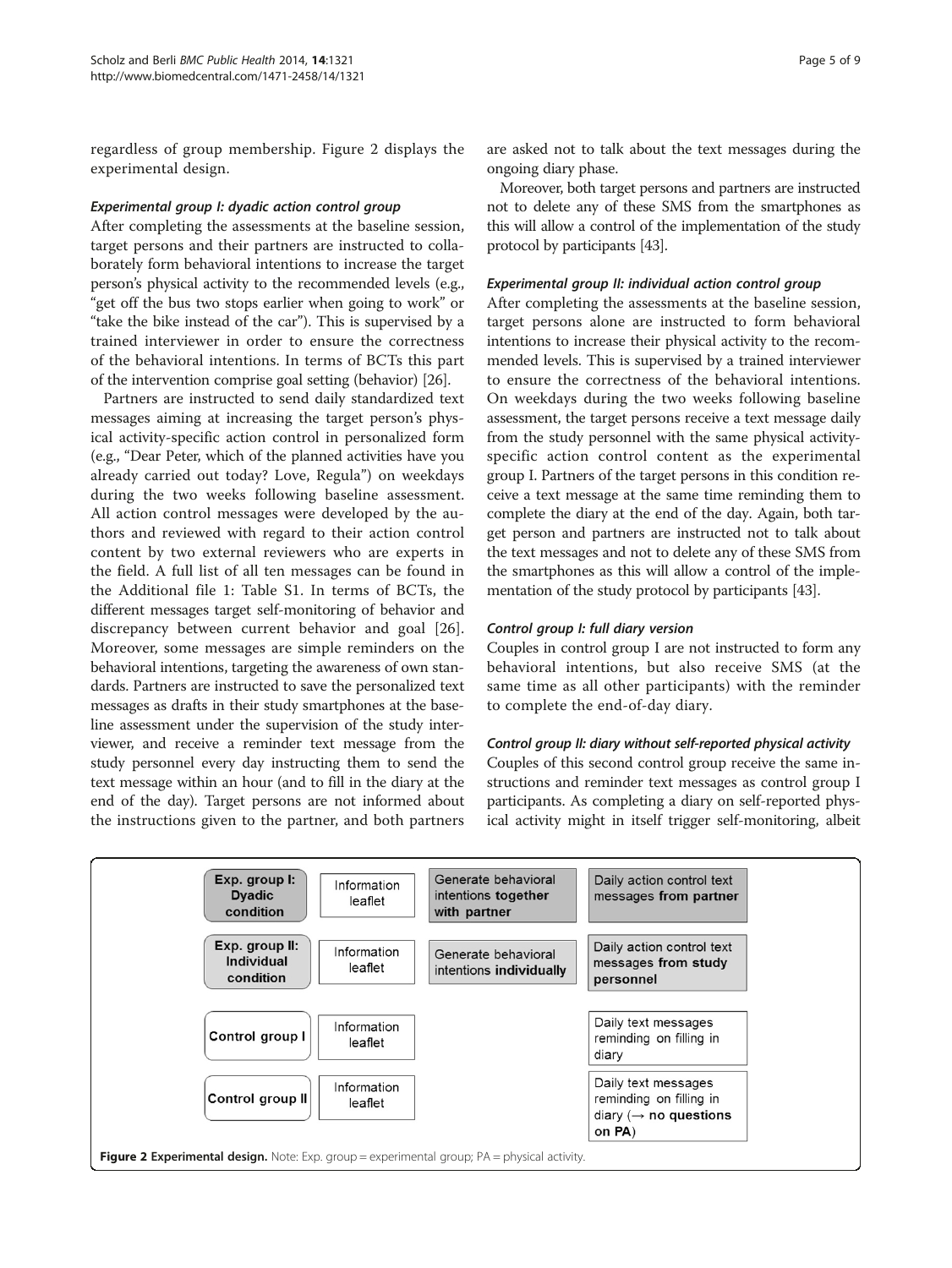not as strongly as the two intervention groups, the second control group serves the purpose to control for this potential diary effect by only completing questions on social-cognitive variables, but not on self-reported physical activity. Thus, this group will rely on ambulatory momentary monitoring of physical activity by means of an accelerometer only.

#### Measures

For all groups, the online questionnaire (T0) comprises measures on sociodemographics, habitual physical activity, current diseases and activity-related health risks, and participating couples' relationships.

At baseline (T1) both partners complete a comprehensive questionnaire for baseline assessment on current physical activity, physical-activity specific HAPA-variables, social control and social support with regard to physical activity, indicators of relationship quality, indicators of well-being as well as control variables. Likewise, weight, height and waist, and hip circumference (to assess the waist-hip ratio) are objectively assessed from both partners. Moreover, an objective submaximal aerobic fitness test on a bicycle ergometer is conducted with the target person.

The subsequent daily diaries  $(D1_1 - D1_28)$  include short scales/single items on HAPA variables, social support, social control, relationship quality, indicators of subjective well-being and for all but the second control group participants, a self-report physical activity assessment. Moreover, during the 28-days diary phase, all participants (target persons and partners) wear triaxial accelerometers around the hip (GT3X+ monitor devices; ActiGraph, Pensacola FL).

At the first and second follow-up (T2 and T3), both partners again complete a comprehensive questionnaire comparable to the T1 questionnaire and weight, height and waist, and hip circumference (to assess the waist-hip ratio) are objectively assessed. Only at T3, the objective submaximal aerobic fitness-test on a bicycle ergometer is conducted again with the target person.

Right after the second follow-up, the second 14-days diary phase plus accelerometer-assessment of physical activity takes place in order to be able to have another objective assessment of physical activity plus the accompanying cognitions and feelings assessed in the diary. This diary phase is very similar to the first one, but without including an intervention component in the intervention groups.

## Statistical analyses

To test the central hypotheses for the intervention effects at the between-person level with the baseline and followup points of measurement, repeated measures ANOVAs will be conducted using SPSS. Mediator analyses for the intervention effects will be done by means of regression

analyses (Preacher & Hayes, 2004, 2008). To analyze intervention effects at the between- and within-person level on a daily basis using the first diary phase, multilevel modeling will be used [\[44\]](#page-8-0). Frequency and duration of physical activity can be considered a count variable, thus, generalized linear mixed Poisson models with a logarithmic link function will used to analyze the data [[45\]](#page-8-0). To test dyadic associations (e.g., during the diary phase), two-level longitudinal models will be fit.

#### Power analysis

Effect sizes of action control interventions are medium to large (e.g.,  $f^2 = .25$  in the study of Scholz & Sniehotta [[46\]](#page-8-0);  $\hat{f}^2 = .42$  in the study of Schüz et al. [\[23](#page-7-0)], for the volitional group). Thus, the analyses for the intervention effects from baseline to the two follow-ups with an assumed small correlation among repeated measures of  $r = .2$  due to the expected change across time, with a power of .80, an alpha level of .05, a medium effect size of  $f^2$  = .25, and four intervention groups requires a total sample size of  $N = 88$  couples (analyses are powered for between-effects on the individual; G\*Power Version 3.1.9.2, [[47\]](#page-8-0)). Although there is one study reporting an attrition rate of 52% after 6 months for participants of a weight loss intervention [\[48](#page-8-0)], many intervention trials targeting physical activity report attrition rates around 20% [\[50,51\]](#page-8-0) across 6 months to two years. Thus, we conservatively assume an attrition rate of 30%. This results in  $N = 116$  ( $n = 29$  per group) couples needed for appropriate powered analyses of the effect of the intervention across the three points of measurement.

For the analyses on the intraindividual level during the diary phase, it is not possible to run power analyses. This is due to the fact that these power calculations require detailed information on parameters from previous studies [[49](#page-8-0)]. Because this study is the first to test effects of individual and dyadic action control on daily physical activity, this kind of power analysis cannot be reported. Therefore, this study will serve as a basis for future studies focusing on intraindividual associations of dyadic and individual action control interventions.

#### Ethics

This study was approved by the institutional review board of the Faculty of Human Sciences of the University of Bern, 21 February 2012 (Reference number: 2011-12-36206).

## **Discussion**

Regular physical activity in accordance to the recommendations of the WHO can have important health benefits, especially in overweight and obese individuals. Changing one's habitual physical inactivity, however, is a difficult endeavor. Common health behavior change theories focus almost exclusively on individual self-regulation. At the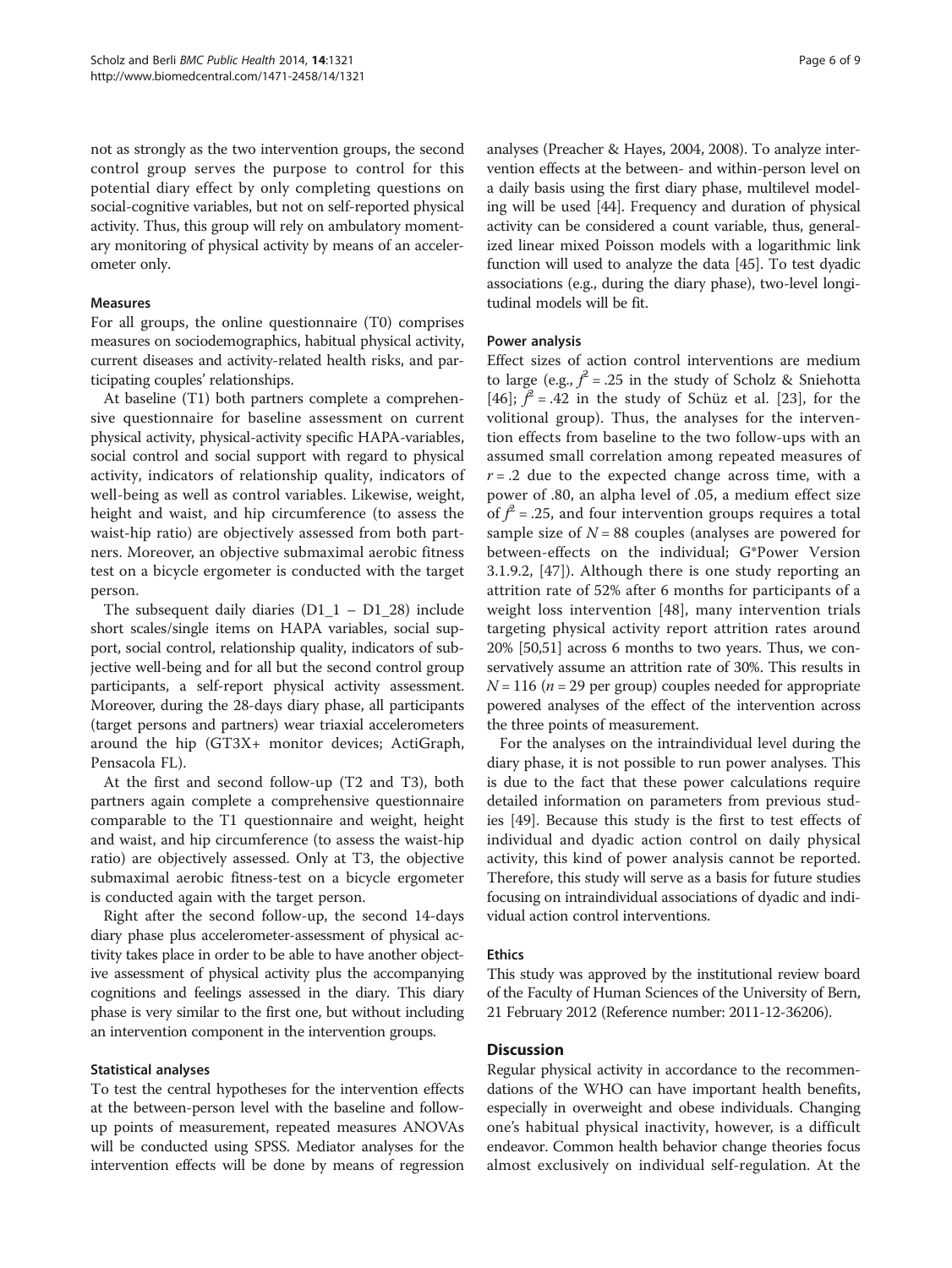same time, there is research on social exchange processes (i.e., social support, social control) that demonstrate the importance of social network members with regard to health behavior change e.g., [\[32,33\]](#page-7-0). One promising way to integrate social influence into the standard health behavior change approach is the dyadic conceptualization of individual regulation variables. For example, this has been done with implementation intentions e.g., [[34,35](#page-7-0)]. This study aims at targeting action control on a dyadic level by including couples and testing whether a partner-based dyadic action control intervention is more effective than an individual action control intervention compared with no-intervention control groups. The study uses an ecological momentary intervention [[42](#page-8-0)] and combines macro- and micro-time assessments [\[38](#page-8-0)] in order to not only focus on longer-term effects of the intervention, but also to examine immediate intervention effects on a daily basis.

There were several issues that arose during the development of the study protocol and subsequently during the recruitment process and the implementation of the study. Regarding the study protocol and the planning of the intervention, one critical point is that the intervention comprises several components and that the two intervention groups are not merely different with regard to the ecological momentary intervention (i.e., the text messagebased dyadic or individual action control intervention). Instead, the setting of the behavioral intentions also differs between the two groups in that target persons of the dyadic group form these intentions in collaboration with their partners and target persons of the individual group form these intentions alone. There were several reasons speaking in favor for this procedure. First, the dyadic action control intervention made it necessary to include partners into the goal setting process in order to have no logical problem when partners are sending text messages to the target persons regarding the intended increase in physical activity. Moreover, including the partners in the goal setting process might also increase the partners' commitment to comply with the intervention protocol. Including the partners of the individual action control group also in the goal setting process, however, endangered introducing too much social influence into this group. Thus, the individual group participants completed the goal setting task on their own. Future studies might want to disentangle effects of joint goal setting and the text messages. For example, by including another experimental group that only engages in goal setting but does not receive text messages with action control content.

Another challenge was the decision as to whether providing smartphones to the participants or to let them use their own smartphones. The downside of the decision to provide smartphones to participating couples is that this might introduce quite an artificial component into the

ecological momentary intervention design. For example, it is less natural to receive a text message from one's partner on a smartphone provided by study personnel than on one's own smartphone. However, there were several reasons why we decided in favor of providing smartphones. First, we did not want to exclude anyone who does not have an own smartphone. And second, with providing smartphones, we are able to control the intervention fidelity in terms of controlling if and when partners send the messages they were supposed to send to the target persons and if and when target persons received the text messages.

Finally, there is a trade-off between conducting a stateof-the-art ambulatory momentary assessment of physical activity and its antecedents by self-report and the danger of confounding effects of the ambulatory momentary assessment with the action control intervention. Instructing individuals to report all incidents of moderate-intensity physical activity over 10 minutes using the smartphones is likely to also trigger self-monitoring. Thus, the compromise we chose for this study was an objective ambulatory momentary monitoring by instructing participants to use accelerometers and assess the self-reported physical activity only once a day (in the hour before going to bed) in order to lower the impact of the diary method on our target variable action control. Moreover, in order to control for the effect of the diary on physical activity, we introduced control group II that has objective assessment of physical activity only, but no self-report in order to control for the potential effects of the self-reporting physical activity.

Another important point regarding the present study concerns the successful recruitment of couples meeting all the inclusion and none of the exclusion criteria and who are willing to partake in this intensive design. When it comes to couple studies, the first problem is that it always needs the consent of both partners to participate, which makes it much more difficult to find participants. When there are additionally relatively strict inclusion and exclusion criteria as is the case in the present study, the recruitment process can be very challenging. This needs to be kept in mind when evaluating the sample size of couple studies. In line with common standards we therefore recommend to abandon the strong focus on significance testing and to focus on effect sizes instead.

Despite these challenges outlined above in conducting studies with couples and applying ecological momentary interventions, we are convinced that this study will substantially further our knowledge with regard to social influences in health behavior change.

#### **Endnote**

One popular model of behavior change that explicitly integrates social support is the Transtheoretical Model of Behavior Change (TTM) [\[30](#page-7-0)]. In the TTM one of ten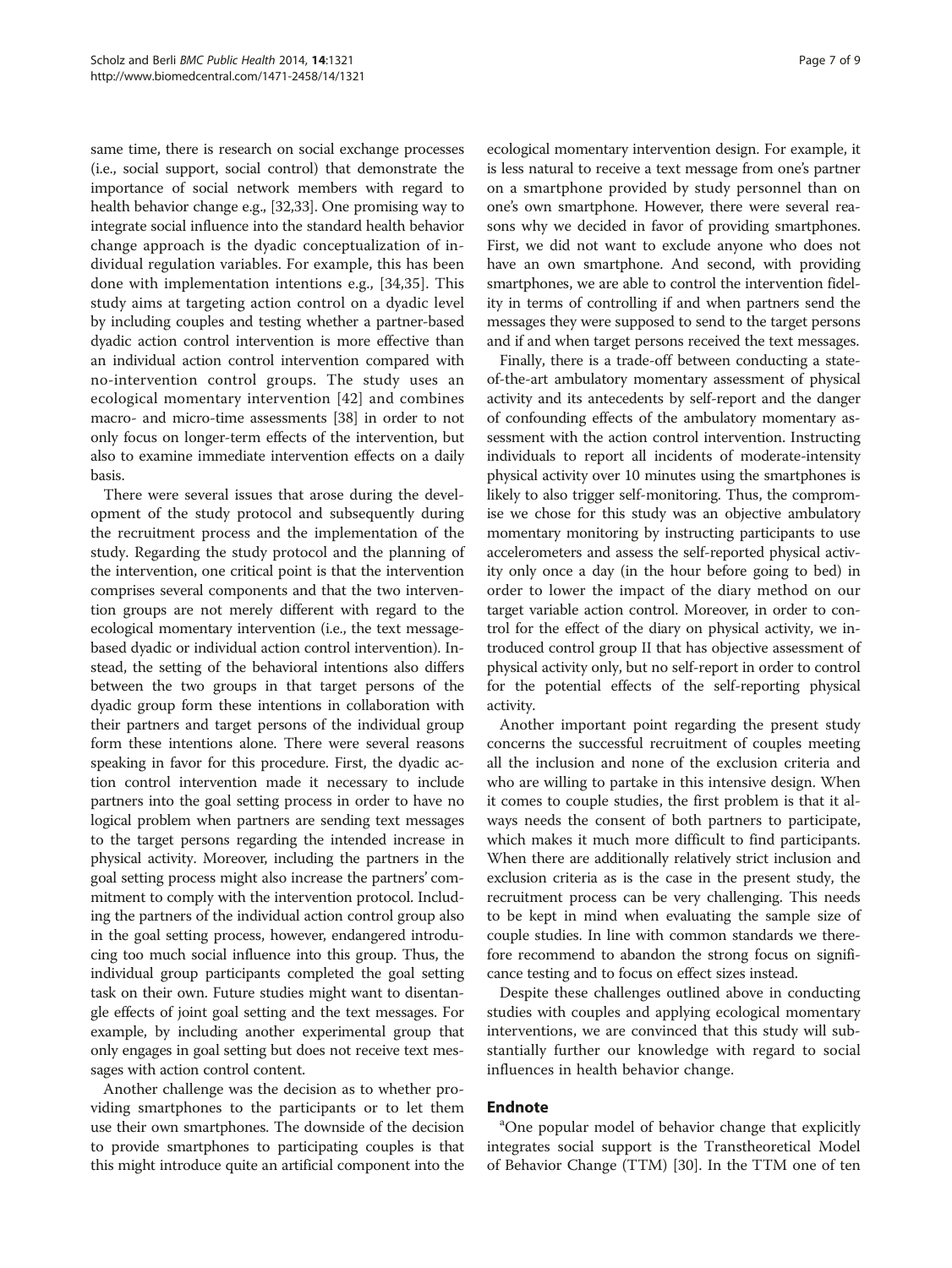<span id="page-7-0"></span>processes of change is "helping relationships" [30]. Helping relationships are defined as the support of others during behavioral change and is operationalized as a measure of perceived social support. Moreover, in the TPB [7] subjective norms are included as one predictor of intentions. Subjective norms, however, are defined as the subjective perception of expectations significant others have on the target person to change his/her behavior. Thus, social network partners are not explicitly integrated in the TPB.

## Additional file

[Additional file 1: Table S1.](http://www.biomedcentral.com/content/supplementary/1471-2458-14-1321-S1.docx) Full list of all text messages for all participants in original German wording and with English translation.

#### Competing interests

The authors declare that they have no competing interests.

#### Authors' contributions

US is the principle investigator of the study and conceived the study design and drafted the manuscript. CB participated in the design and coordination of the study and helped to draft the manuscript. All authors read and approved the final manuscript.

#### Acknowledgements

This study and the second author were funded by the Swiss National Foundation (PP00P1\_133632 / 1).

#### Author details

<sup>1</sup>Department of Psychology, University of Zurich, Applied Social Psychology, Binzmuehlestrasse 14 / Box 14, CH-8050 Zürich, Switzerland. <sup>2</sup>Institute of Psychology, University of Bern, Health Psychology, Fabrikstrasse 8, CH-3012 Bern, Switzerland.

#### Received: 29 November 2014 Accepted: 17 December 2014 Published: 24 December 2014

#### References

- 1. Center of Disease Control: Physical activity for everyone. How much physical activity do adults need? [\[http://www.cdc.gov/physicalactivity/](http://www.cdc.gov/physicalactivity/everyone/guidelines/adults.html) [everyone/guidelines/adults.html](http://www.cdc.gov/physicalactivity/everyone/guidelines/adults.html)]
- 2. World Health Organization: Global Recommendations on Physical Activity for Health. [[http://whqlibdoc.who.int/publications/2010/9789241599979\\_eng.pdf?](http://whqlibdoc.who.int/publications/2010/9789241599979_eng.pdf?ua=1)  $ua=1$ ]
- 3. Hallal PC, Andersen LB, Bull FC, Guthold R, Haskell W, Ekelund U: Global physical activity levels: surveillance progress, pitfalls, and prospects. Lancet 2012, 380:247–257.
- FSO Federal Statistical Office: Swiss Health Survey; 2012.
- World Health Organization: Obesity. preventing and managing the global epidemic: report of a WHO consultation. [[http://whqlibdoc.who.int/trs/](http://whqlibdoc.who.int/trs/WHO_TRS_894.pdf?ua=1) [WHO\\_TRS\\_894.pdf?ua=1](http://whqlibdoc.who.int/trs/WHO_TRS_894.pdf?ua=1)]
- 6. Sheeran P: Intention-behavior relations: a conceptual and empirical review. In European Review of Social Psychology. Edited by Stroebe W, Hewstone M. Chichester, UK: John Wiley & Sons, Ltd; 2001:1–36.
- 7. Ajzen I: The theory of planned behavior. Organ Behav Hum Dec 1991, 50:179–211.
- Maddux JE, Rogers RW: Protection motivation and self-efficacy: a revised theory of fear appeals and attitude change. J Exp Soc Psychol 1983, 19:469–479.
- 9. Bandura A: Social cognitive theory. An agentic perspective. Annu Rev Psychol 2001, 52:1–26.
- 10. Schwarzer R: Modeling health behavior change. How to predict and modify the adoption and maintenance of health behaviors. Appl Psychol-Int Rev 2008, 57:1–29.
- 11. Berli C, Loretini P, Radtke T, Hornung R, Scholz U: Predicting physical activity in adolescents: the role of compensatory health beliefs within the health action process approach. Psychol Health 2014, 29:458-474.
- 12. Parschau L, Barz M, Richert J, Knoll N, Lippke S, Schwarzer R: Physical activity among adults with obesity: testing the health action process approach. Rehabil Psychol 2014, 59:42–49.
- 13. Sniehotta FF, Scholz U, Schwarzer R: Bridging the intention-behaviour gap: planning, self-efficacy, and action control in the adoption and maintenance of physical exercise. Psychol Health 2005, 20:143–160.
- 14. Bandura A: Self-efficacy: the exercise of control. New York, NY, US: W H Freeman/Times Books/ Henry Holt & Co; 1997.
- 15. Leventhal H, Singer R, Jones S: Effects of fear and specificity of recommendation upon attitudes and behavior. J Personality Soc Psychol 1965, 2:20-29.
- 16. Gollwitzer PM: Implementation intentions. Strong effects of simple plans. Am Psychol 1999, 54:493–503.
- 17. Gollwitzer PM, Sheeran P: Implementation intentions and goal achievement: a meta-analysis of effects and processes. In Advances in experimental social psychology, Vol 38. Edited by Zanna MP. San Diego, CA, US: Elsevier Academic Press; 2006:69–119 [Advances in experimental social psychology; Vol 38; ISSN: 0065–2601 (Print)].
- 18. Sniehotta FF, Schwarzer R, Scholz U, Schüz B: Action planning and coping planning for long-term lifestyle change. Theory and assessment. Eur J Soc Psychol 2005, 35:565–576.
- 19. Carver CS, Scheier MF: On the self-regulation of behavior. New York, NY, US: Cambridge University Press; 1998.
- 20. Sniehotta FF, Nagy G, Scholz U, Schwarzer R: The role of action control in implementing intentions during the first weeks of behaviour change. Br J Soc Psychol 2006, 45:87–106.
- 21. Karoly P: Mechanisms of self-regulation. A systems view. Annu Rev Psychol 1993, 44:23–52.
- 22. Michie S, Abraham C, Whittington C, McAteer J, Gupta S: Effective techniques in healthy eating and physical activity interventions: a meta-regression. Health Psychol 2009, 28:690–701.
- 23. Schüz B, Sniehotta FF, Schwarzer R: Stage-specific effects of an action control intervention on dental flossing. Health Educ Res 2007, 22:332–341.
- 24. Scholz U, Nagy G, Goehner W, Luszczynska A, Kliegel M: Changes in selfregulatory cognitions as predictors of changes in smoking and nutrition behaviour. Psychol Health 2009, 24:545-561.
- 25. Sniehotta FF, Scholz U, Schwarzer R, Fuhrmann B, Kiwus U, Völler H: Longterm effects of two psychological interventions on physical exercise and self-regulation following coronary rehabilitation. Int J Behav Med 2005, 12:244–255.
- 26. Michie S, Richardson M, Johnston M, Abraham C, Francis J, Hardeman W, Eccles MP, Cane J, Wood CE: The behavior change technique taxonomy (v1) of 93 hierarchically clustered techniques: Building an international consensus for the reporting of behavior change interventions. Ann Behav Med 2013, 46:81–95.
- 27. Lawrence DB, Allison W, Chen JC, Demand M: Improving medication adherence with a targeted technology-driven disease management intervention. Dis Manag 2008, 11:141–144.
- 28. Wise J, Operario D: Use of electronic reminder devices to improve adherence to antiretroviral therapy: a systematic review. AIDS Patient Care and STDs 2008, 22:495-504.
- 29. Prestwich A, Perugini M, Hurling R: Can the effects of implementation intentions on exercise be enhanced using text messages? Psychol Health 2009, 24:677–687.
- 30. Prochaska JO, DiClemente CC, Norcross JC: In search of how people change: applications to addictive behaviors. Am Psychol 1992, 47:1102–1114.
- 31. Scholz U, Klaghofer R, Dux R, Roellin M, Boehler A, Muellhaupt B, Noll G, Wuthrich RP, Goetzmann L: Predicting intentions and adherence behavior in the context of organ transplantation. Gender differences of provided social support. J Psychosom Res 2012, 72:214-219.
- 32. Ochsner S, Luszczynska A, Stadler G, Knoll N, Hornung R, Scholz U: The interplay of received social support and self-regulatory factors in smoking cessation. Psychol Health 2014, 29:16–31.
- 33. Scholz U, Ochsner S, Hornung R, Knoll N: Does social support really help to eat a low‐fat diet? Main effects and gender differences of received social support within the Health Action Process Approach. Applied Psychol: Health and Well-Being 2013, 5:270–290.
- 34. Burkert S, Scholz U, Gralla O, Roigas J, Knoll N: Dyadic planning of healthbehavior change after prostatectomy. A randomized-controlled planning intervention. Soc Sci Med 2011, 73:783–792.
- 35. Prestwich A, Conner MT, Lawton RJ, Ward JK, Ayres K, McEachan, Rosemary RC: Randomized controlled trial of collaborative implementation